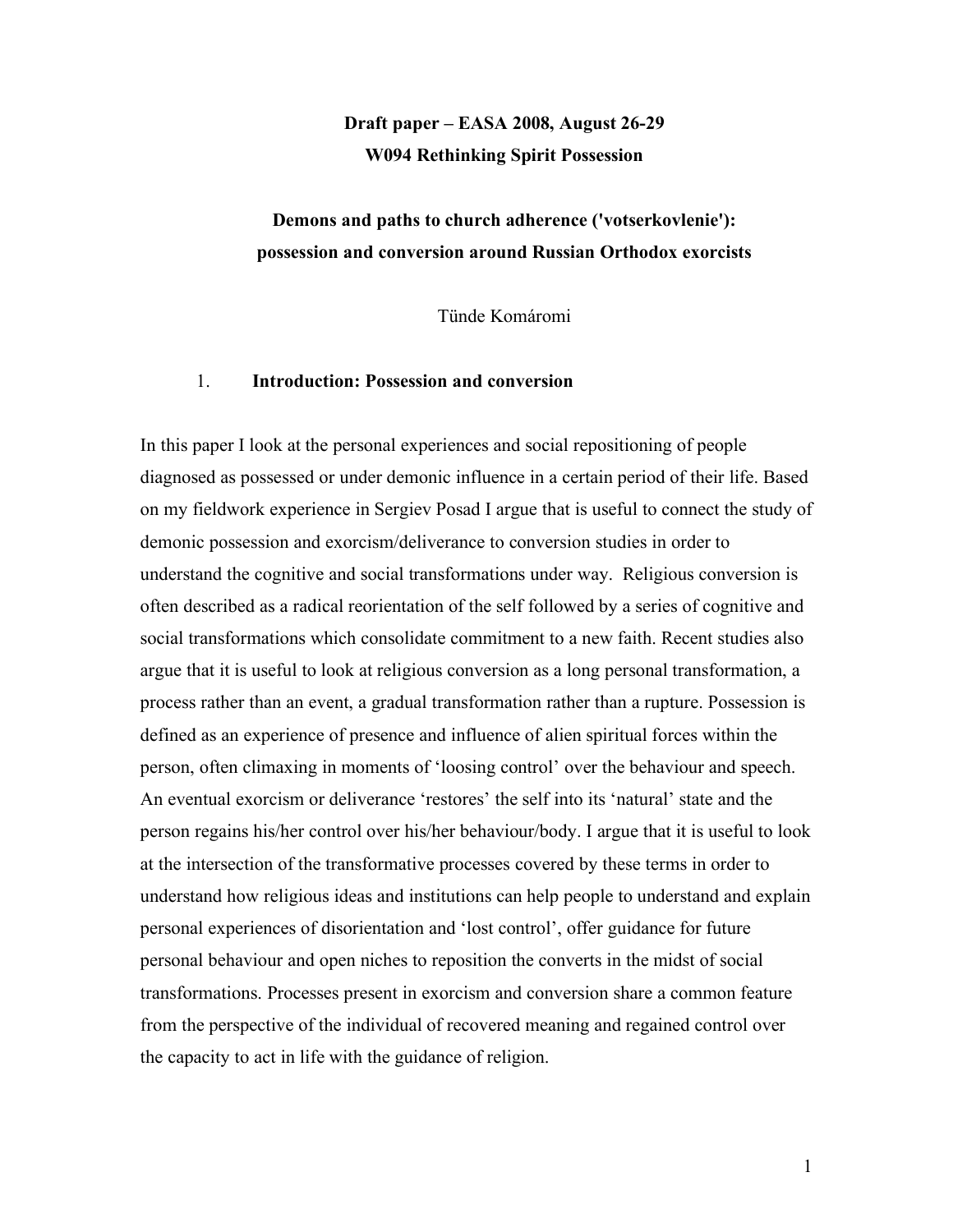During my fieldwork I encountered several cases (mostly women) whose religious career was closely associated with personal experiences of suffering and relief from demonic influences. In these cases deliverance or exorcism from possession was followed by strong adherence to the parish and its associated structures (ex. serving as aides in the church, the canteen of the parish ('trapeza') or hostels built around the church etc). Therefore my paper is exploring the intersection of these two concepts and argues using two empirical cases of post-possessed converts that the transformations associated with possession and exorcism can often lead to conversion.

Large part of the conversion studies focus on missionary work and conversion to Christianity in the protestant and neo-protestant denominations. The anthropological study of changing church adherence ('votserkovlenie' – in the Russian case) and conversion is relatively neglected in the Eastern Christian traditions (Hann 2007). The empirical studies on experiences of possessed people and their conversion careers in Russia today can show that these phenomena far from being survivals 'from times long passed' are better understood as responses to contemporary social transformations and the postsoviet way to 'modernity'.

Demonology plays similar role for Orthodox Christians as do notions of purity and impurity/defilement: it is good for delimiting and orienting action and experience in order to defend people from sin, filth and suffering. These are the sources of illness, possession, and eventually of eternal death. If the ideas of witchcraft warn of dangerous human relationships, demonology is even more comprehensive: it includes all manifestations of evil in the world. The knowledge about demons contributes to the understanding and explanation of human behaviour and decisions. In the cases presented below the concept of demonology helps deciphering why conservative views and attitudes are appealing to some of the new converts.

I will present the case studies of two women below. They are two examples among the many converted women I encountered in Russia. Their cases support my claim about the usefulness to build a bridge between studies about possession and conversion. They also appear as somehow 'untypical' cases in the contexts of studies about possession: in my view both of them are powerful, strong and talented women, with successful lives. I would like to suggest that those accepting the discourse of possession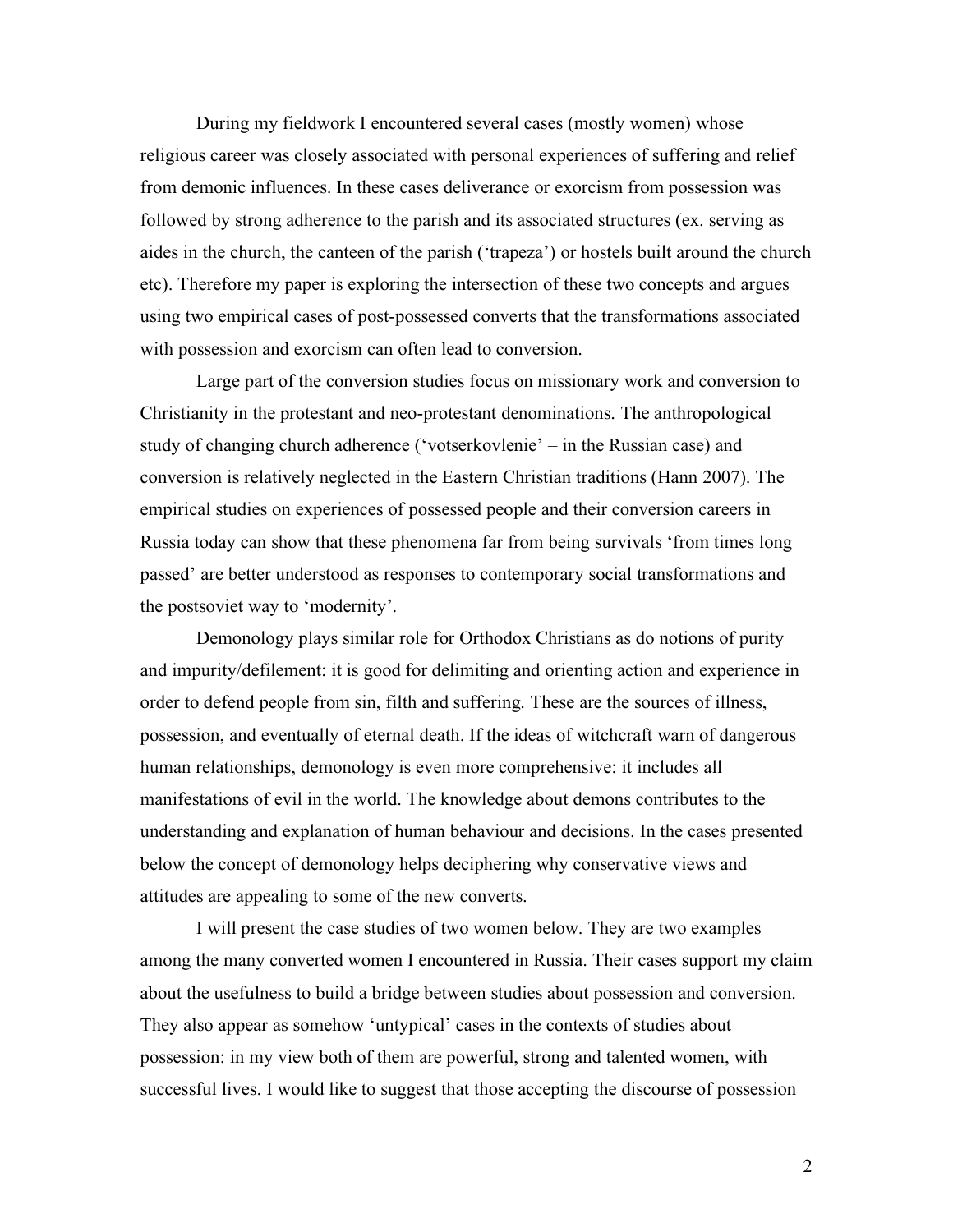and living with the conscience of miracles are not always the powerless and marginal in the society.<sup>1</sup> Although they might not be typical cases, their life histories and the suffering they passed through reflect on some central features of the post-soviet reality. The two cases illustrate two typical kinds of conversion: 1) the conversion and 'inchurchment'/church adherence ('votserkovlenie') of baptised but faithless, distant, inactive persons; 2) the conversion of those not baptised, born in Soviet Union, descendants of Orthodox grandmothers and grandfathers.

The cases presented are based on long conversations and participation in the everyday life of these women. I developed rather close relationships with both of them; they do not know each other. While presenting the life stories below I reflect on the conversion scenario suggested by Lewis R. Rambo and I will localise the role of possession in the conversion process. Rambo distinguishes between different stages of conversion (crisis, quest, encounter between the advocate and convert, interaction, commitment), and also the context and consequences of the process (Rambo 1993).

In connection to this my main questions are: What is the role of demons and the Devil in the process of conversion? What is the role of possession (or the fear of being repossessed) in the present life style of those converted/converting?

# **2. Becoming a sinner and aiming at 'duhovnost' (spirituality): church adherence of a middle-aged woman (Lara)**

I met Lara first after some months of fieldwork, when I already made a number of friends. She was introduced to me as a friend of a friend. I met her at the church 'Petra i Pavla<sup>2</sup>. Lara used to come in the weekends from Moscow in order to help with the accounting of the parish. She also regularly participates in the religious service (Liturgy) at the same church. As she used to come here for some years, everybody knew her, all the

<sup>&</sup>lt;sup>1</sup> Later on we will see how we can regard them as marginal, as kind of migrants who later on repatriate, discovering something authentic at 'home' in 'Svyatoy Rus' (Holy Russia).

 $^2$  This is the church situated close to the monastery, where father Herman is the 'nastayatel'. His clientele at the exorcisms in the monastery is welcome every day in this church to confess to one of the priests, at 'soborovania', 'moleben' etc. as well as at the 'sluzhba' in the morning. The exorcism is held in the afternoon starting with prayers at 15:00 pm, lasts until 19:00. At 16:00 arrives father Herman and begins his sermon which is followed by the exorcisms red by him and blessing with holy water, anointing with holy oil.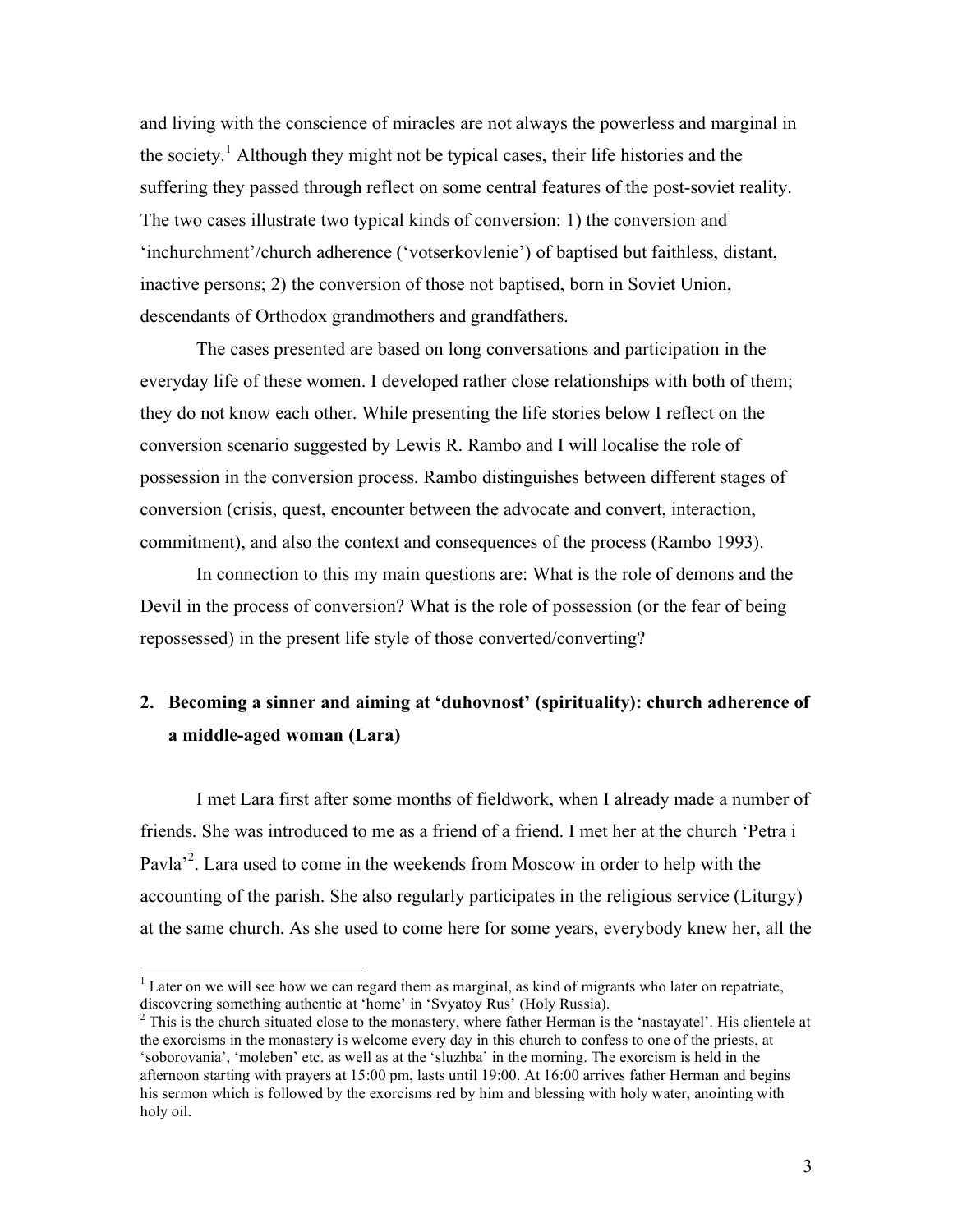people employed there and also the regular visitors. I became aware quickly that she is a very close person to father Herman, and she somehow enjoys privileges also. Lara is spending most of her time in Posad together with father Herman and his most important guests, his residing family members, and she is a close friend of his sister etc. Being an accountant for him is also a confidential role, being able to oversee the financial matters of the parish, the amount of money and the nature of material transactions<sup>3</sup>.

I never had a formal interview with Lara. I asked her once if she can agree to use a tape recorder to register our conversation. She looked puzzled and made me understood that she can agree but this will deteriorate the situation. I will loose the intimacy and depth of communication. I stopped asking being satisfied with what I learned during my returning visits to her. As time passed our communication only gained in intensity. She tried to teach me something she realized during the last two decades. She told her story in order to let me know the dangers and save my life. Conversations with her were always a combination of retelling the past, speaking about the present and the future. She revealed her hopes and expectations when speaking of the future. She also always investigated my past and present, and tended to give advices to have a better future than my present condition seemed to her.

The first visit to her 'kelia<sup>4</sup>' had an air of curiosity. She was not less interested in me, than I was in her. The friend who presented her left and I had the opportunity to get in touch with a charming, reflective and complex woman, who in this stage of her life lives an intensive religious life, experiencing something like *communitas* with those around and hoping for forgiveness. She wears very simple clothing, and always covers her head outside the 'kelia'. The room was small and contained only the most necessary

 $3$  As I suggested in earlier presentations, the exorcisms bring considerable amount of money. Pilgrims are encouraged to come to the church Petra i Pavla, where they also offer money. There is money offered to father Herman as donation. Grateful clients return and help with subsidies. Money flows in and many initiatives were taken during the last years. A school which already functions there and the guesthouse with two different 'trapeza' proved to be insufficient. Two new houses were bought and renovated, housing further members of the staff, helpers, pilgrims and different guests. People working at the parish and adjacent institutions are recruited among pilgrims and those cured by possession, or their family members, friends. <sup>4</sup> There is <sup>a</sup> fashion in using the term 'kelia' which means cell, instead of room among deeply religious

people. They mean by 'kelia' a modest place ('skromno') adequate for praying, reading and sleeping, but less for social life, and not suitable at all for family life. The term denotes originally the room inhabited by a monk or nun in a monastery. In the house next to the church, hosting other rooms, kitchens, trapeza, school, Lara had a permanently reserved room.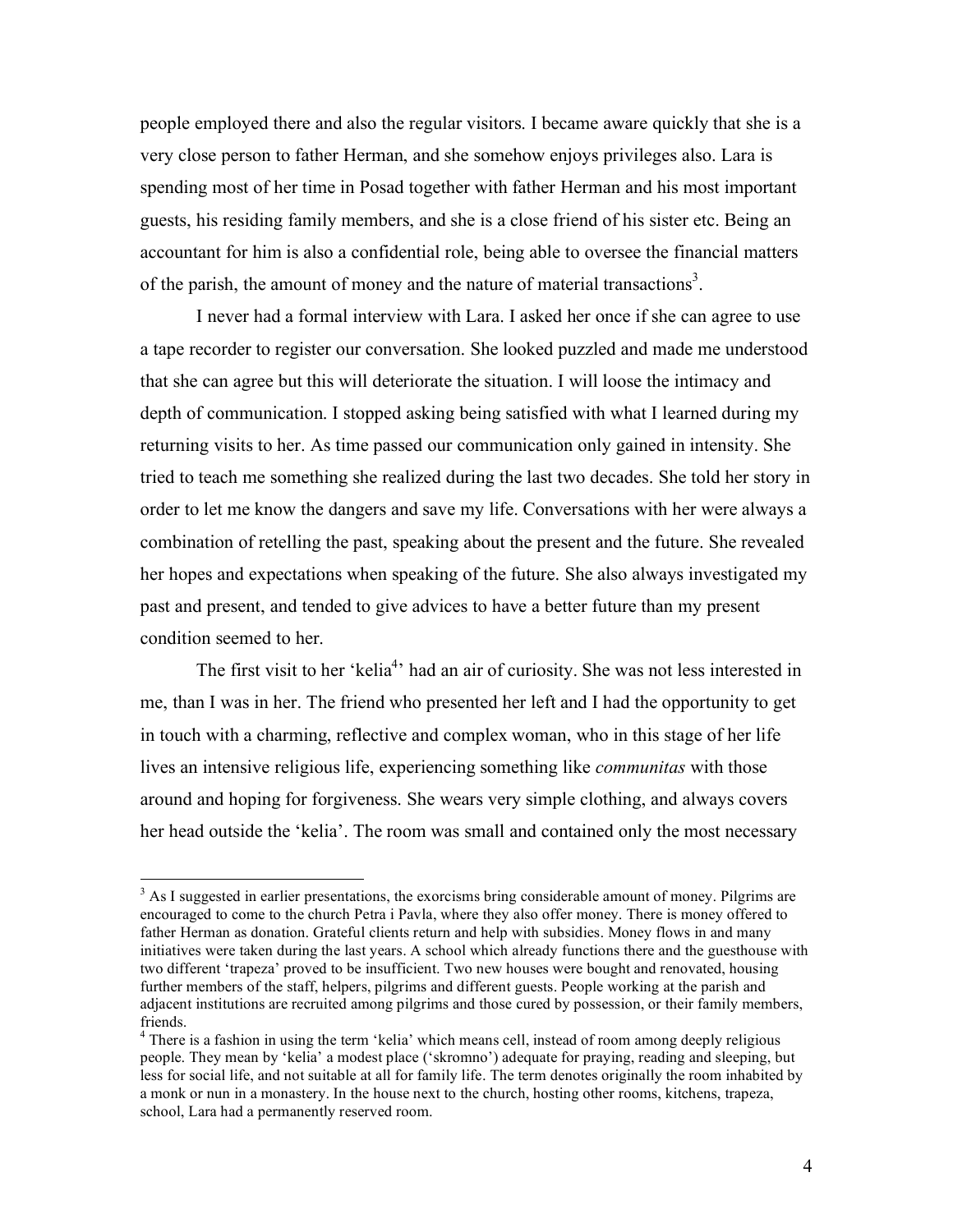furniture (a bed, a table, a chair, some small shelves and a coat stand used as clothes closet). There are numerous icons as well (printed on paper, not originals) and several portraits of father Herman.

Lara was born in a simple family in a distant countryside and came to Moscow to study economics during the Soviet times. After finishing her studies she got a very good job in an office in a ministry. She worked there until her emigration. She married and bore a son. Due to her personal abilities and to the social context she was able to make friends among high ranking party cadres and intellectual elite of the time. These relationships remained determining and helpful until present.

Lara left Russia in Gorbachov era, before 1990 together with her 12 year-old son. She moved to Switzerland where she has found work with the help of her friends. Her son lived and learned in an elite boarding school for years. She enjoyed freedom and had an active social life, with numerous friends. She was perceived by them as a very nice and lively person, some special sort of human being with a warm Russian soul. Her memories of those times are shadowed by a strong and unforgettable moral problem: she divorced, left his husband in Moscow and developed a new relationship with a married Italian man whom she never married. She recognizes that she left her husband because of her interest in a new relationship and feels guilty. At the time she was not caring about her husband's efforts to help her and maintain the family. Now she perceives her life as full of sin and polluted because of this extramarital sexual relationship.

Her life in Switzerland seemed to be perfect for a while. She lived in a beautiful place near a lake in a nice house.<sup>5</sup> Her son was fine. She had a good job and enough money. She come to know really nice people, gain in understanding local culture and learned a very good Italian, as well as German, some French and also English. But at one point in this saturated life she fell depressed and developed strange allergies. Later on she recalls the period as suddenly becoming hopeless, with all the available material and social capital irrelevant. At this point the quest appeared. She became open to something

 $<sup>5</sup>$  Her living conditions under soviet rule were certainly modest. She lived with her family in a simple block</sup> flat in Moscow. Her sister, who is a teacher in Moscow lives at the present in the outskirts of Moscow in a modest block flat. Her brother until recently lived at home with the parents. Now he lives and helps at the church Petra i Pavla in Sergiev Posad.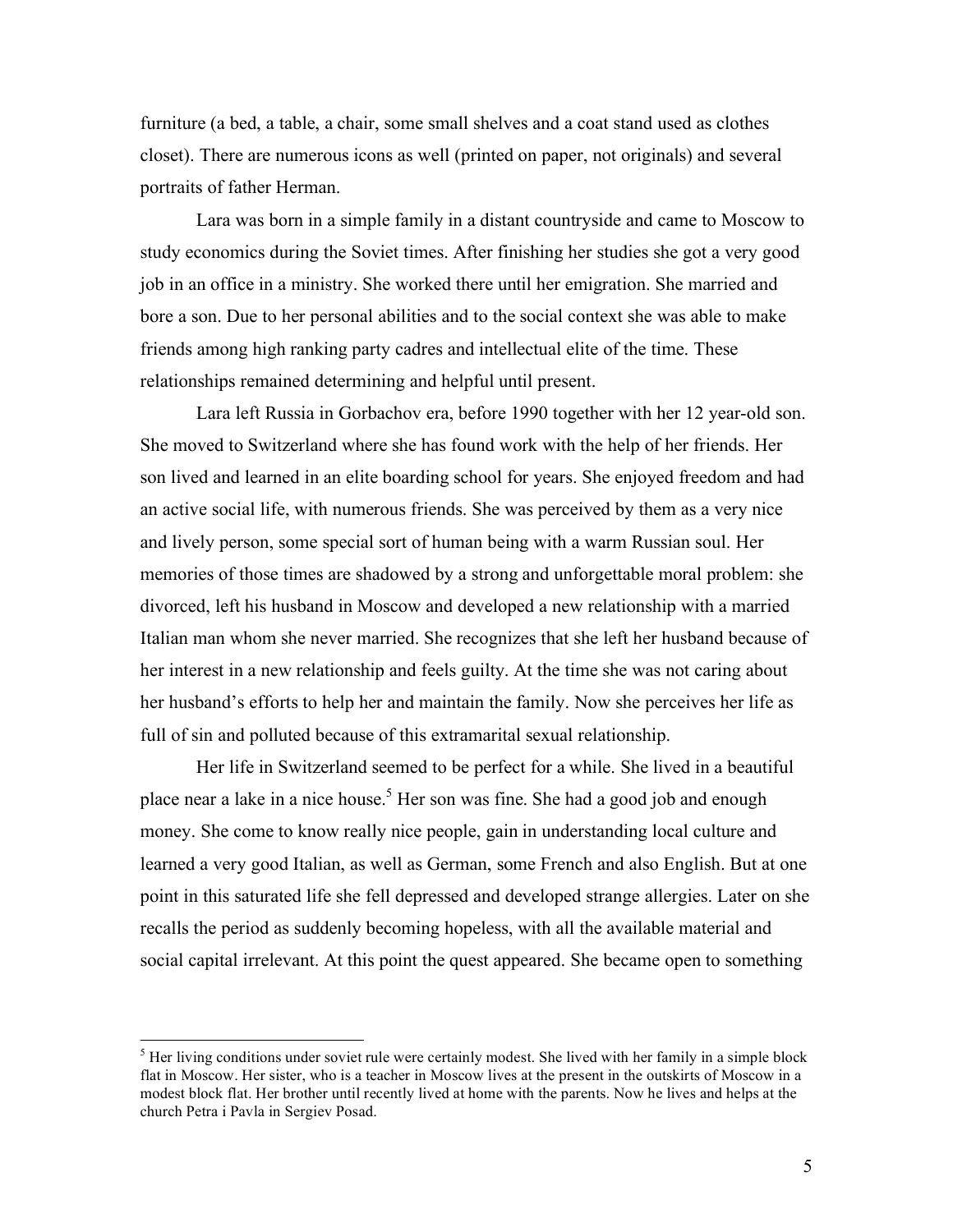new – but old as well. She went to Moscow, where had some sharp experiences deepening her doubts in her lifestyle.

Coming closer to her motivations for repatriation I can understand that she feels guilty also because she lived an easy and luxurious life in the West, until she visited in 1992 Russia and Moscow again. She was struck by the poverty of her country and the deep problems of that period. Although this visit does not resulted in a quick change in her, a process began; she started travelling home, listening more to the opinions of local Russians. Within some years she established a Russian-Italian business company in Moscow, bought a flat in central area of the city and moved home. Certainly, the problems she perceived at home and her feelings of guilty were not sufficient to make the decision to return. The repatriation was not that straight process either: for a while she maintained her home in Switzerland and returned regularly to visit her friends. She took them also with her to visit Russia, especially Moscow and Sergiev Posad.

I would like to sketch now how she recalled the changes in her religiosity during these years. In the time of perestroika she was the type of distant person who sometimes entered the church for some minutes to light a candle ('podstavit' svechku'). She prayed, but escaped as soon as possible, telling God that she is busy with work and cannot afford staying for long, in any case not for a whole 'sluzhba' (1 and half – 3 hours service). She felt enough comfort legitimating her behaviour this way.

While she lived in Switzerland, she attended usually the local Protestant and Catholic Churches with friends but she felt those churches too 'cold' for her cultural expectations and 'empty' – without the beautiful interiors she loved, lacking in the smell, ritual/ceremony, singing, and beautiful clothes etc. (Many people emphasize the aesthetics of the Orthodox Mass which moves all the senses of people.) Finally, she missed in those churches the 'duhovnost' (spirituality) present in Russian Orthodox churches. Religiosity in the West seemed to become 'rational' and 'material'.

Coming closer to the middle of the 90's one day Lara had a vision while laying in her bed around nine o'clock in the morning. She observed a monk passing trough her room. He walked somehow higher, not on the level of the floor. The sun was shedding in the room. She cannot understand the vision, but she felt moved and now beliefs it was a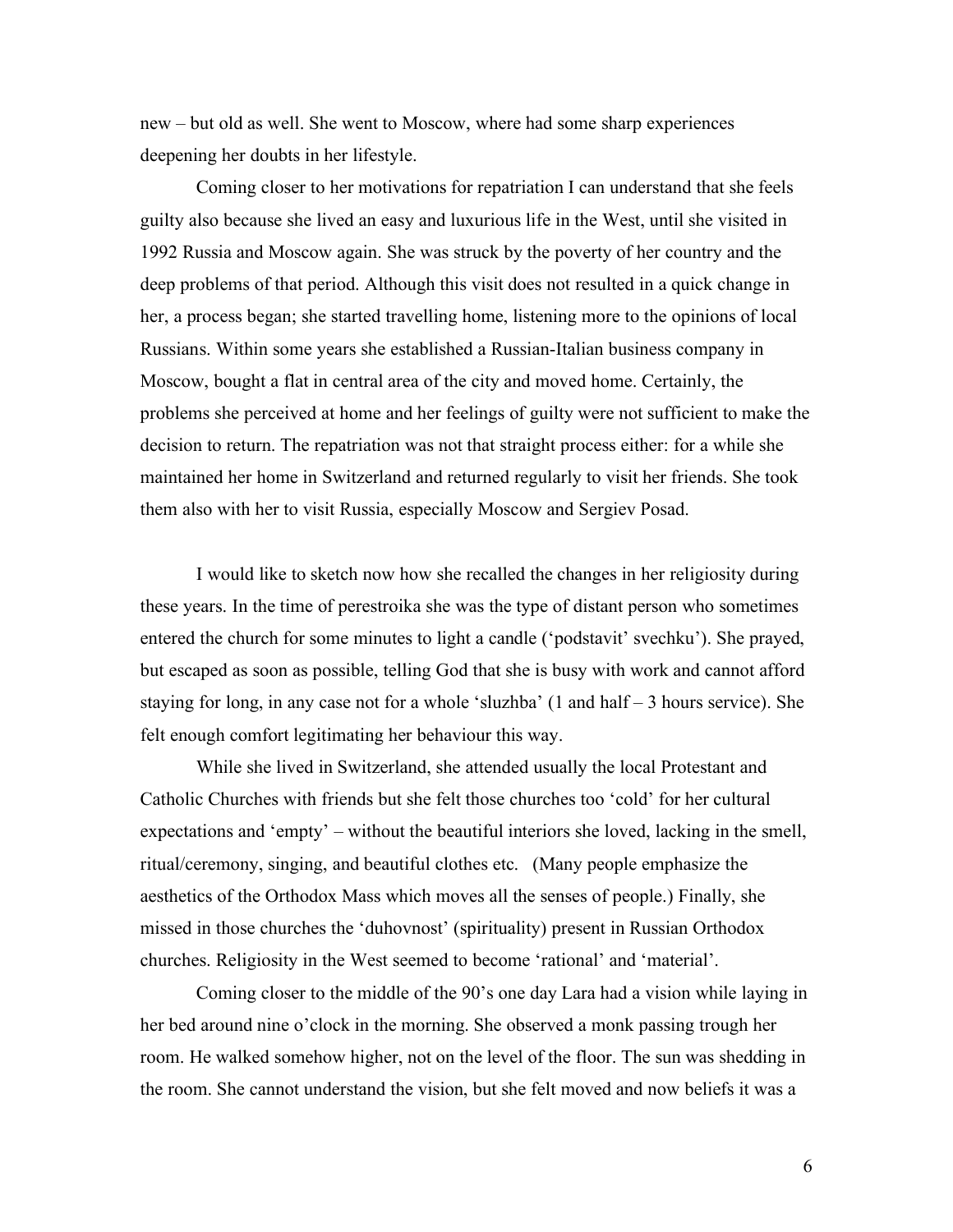sign telling to turn to religion and church. She says she has never seen an Orthodox monk before. She was already very sick and felt hopeless in her condition. When she came to Moscow after this vision a friend sent her to father Herman. She came with other people to Sergiev Posad, attended the exorcism at their advice and in the church she realised that it was father Herman she has seen in her vision. She attended many times the exorcism; it was always a pleasure to listen to 'that simple but wise sermon'. In the beginning she cannot stand in the church, she felt no power in her legs, only pain<sup>6</sup>.

Once she fell in front of him during the exorcist prayer. This day she spoke to him first. There is no doubt in her soul that she vas cured by him of all her sicknesses, which – according to his views /expressed also in the sermon/ - were the consequences of her sinful life. She understood only later in Posad, why there is no such 'blagodat' (blessing) in the West like in Russia, why there are no miraculous healings. She experienced great number of miracles in the proximity of father Herman, nonetheless realising that all of them has to be assigned to his holy presence. An imperfect person like her, a sinner cannot deserve so many miracles, she says. Father Herman is regarded as a living saint by many of his 'duhovnie chada' and those healed. He spends his life in fasting, in prayer and helping according to their view.<sup>7</sup>

Lara recalls that she neglected the church during the soviet times like most of the people. After meeting father Herman and listening to his sermon, she learned that her life was not virtuous enough for an Orthodox Christian, because she divorced and had a relationship with a married man. She learned to perceive herself as a sinner and internalised these new morals so much that she had to transform slowly all of her life. When she moved to Moscow and worked in her Russian-Italian business company during

<sup>&</sup>lt;sup>6</sup> This feeling is commonly reported among neophytes and it is attributed to demonic attacks. When I begun attending church services it was expected to feel similarly. I got acquainted quickly with the long services and did not suffered because of standing. Nonetheless my acquaintances always tried to reserve me a seat somewhere in the church and came during the service to tell that I can go there whenever I feel it necessary. In some cases I accepted; beside the whole-night liturgy at Easter this happened in the village Podsosino, where only one priest serves and liturgy lasts for very long every Sunday. Usually all the people confess; during confession the service cannot continue like usually. The church is extremely cold even in summertime. Parishioners used to heat it with an old stove. There are several chairs and a bank near the stove. I accepted to sit there mostly because of extreme cold. But this became uncomfortable soon, as the confession was going on next to me. I cannot hear the confession, but being so close, I believed those confessing cannot feel comfortable. I moved.<br><sup>7</sup> There are critical voices also among his personal acquaintances, most frequently among local clergy and

students of the seminar and 'Akademia'.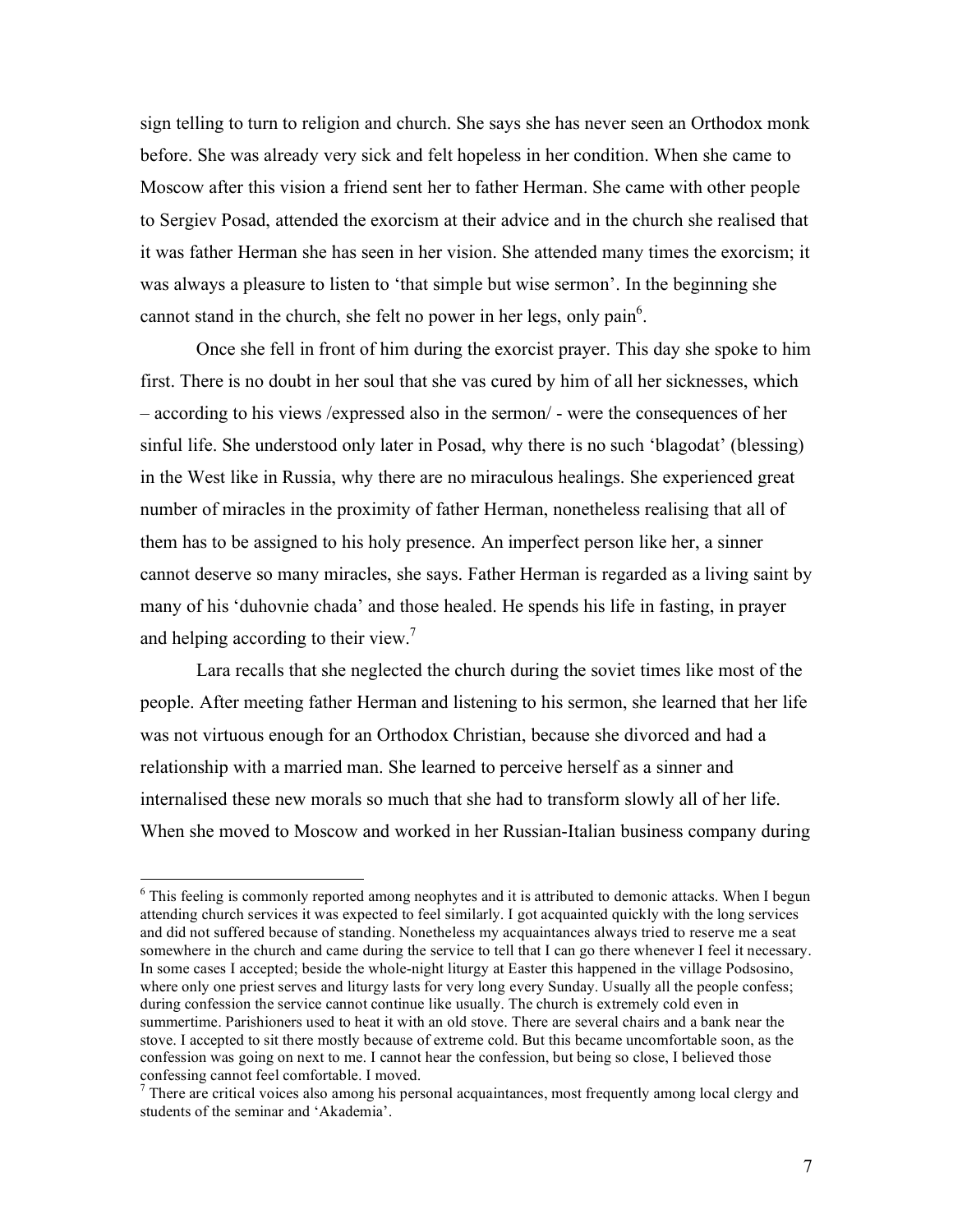the weekdays every Friday she came to Posad and helped at the parish. She mostly had a diplomatic role at the 'trapeza': she was helping to keep contact with newcomers (pilgrims coming to the exorcism) and she also did the accounting. This was seemingly unchanged during some years. But under appearances she deeply changed; she developed deep religiosity, internalised dogmas, and rules. These weekends became increasingly important, and during the last year she told me she feels that her work is boring at the company and also needless. Time for change has come: she must give up working in Moscow, move to Posad and dedicate her life to help people there and to contribute in developing further whatever she can at the parish (kitchen, school, etc.).

Her son got married and lives in Moscow. He has a well-paid job. When he married, Lara moved out from their luxurious apartment in the centre of Moscow. They rented it and shared the income with her son. She lived for some years with her sister in a small and modest apartment in the peripheries of the city. Still many times went to help her son by taking care of their daughter. Now she feels something went wrong; she could not convince her son to become religious. He cannot understand the sense of it and does not wish to save himself. He is completely dedicated to his business and money-earning. Lara told his story warning me that if I do not choose the right way joining the Russian Orthodox Church, if I leave Russia and will continue to bring up my children in the West, something similar can happen to me. She regrets she did not recognized in time the right way. If she would have gone to a monastery with her child instead of emigrating, today her son would be a different person.

## **3. The process and consequences of conversion in a young woman's life (Tina)**

I met Tina first in the Ilinsky church. I already knew two priests serving there and some of the people attending the services. Tina was introduced by a new acquaintance, who told me secretly that Tina is a Moldovan ('moldovanka'), and maybe she will accept to speak to me in Moldovan (Romanian). She knew I would enjoy a talk in some homelanguage after so much effort with my new Russian. The acquaintance did not forget to advice me that I should not address Tina in Romanian from the beginning, as she might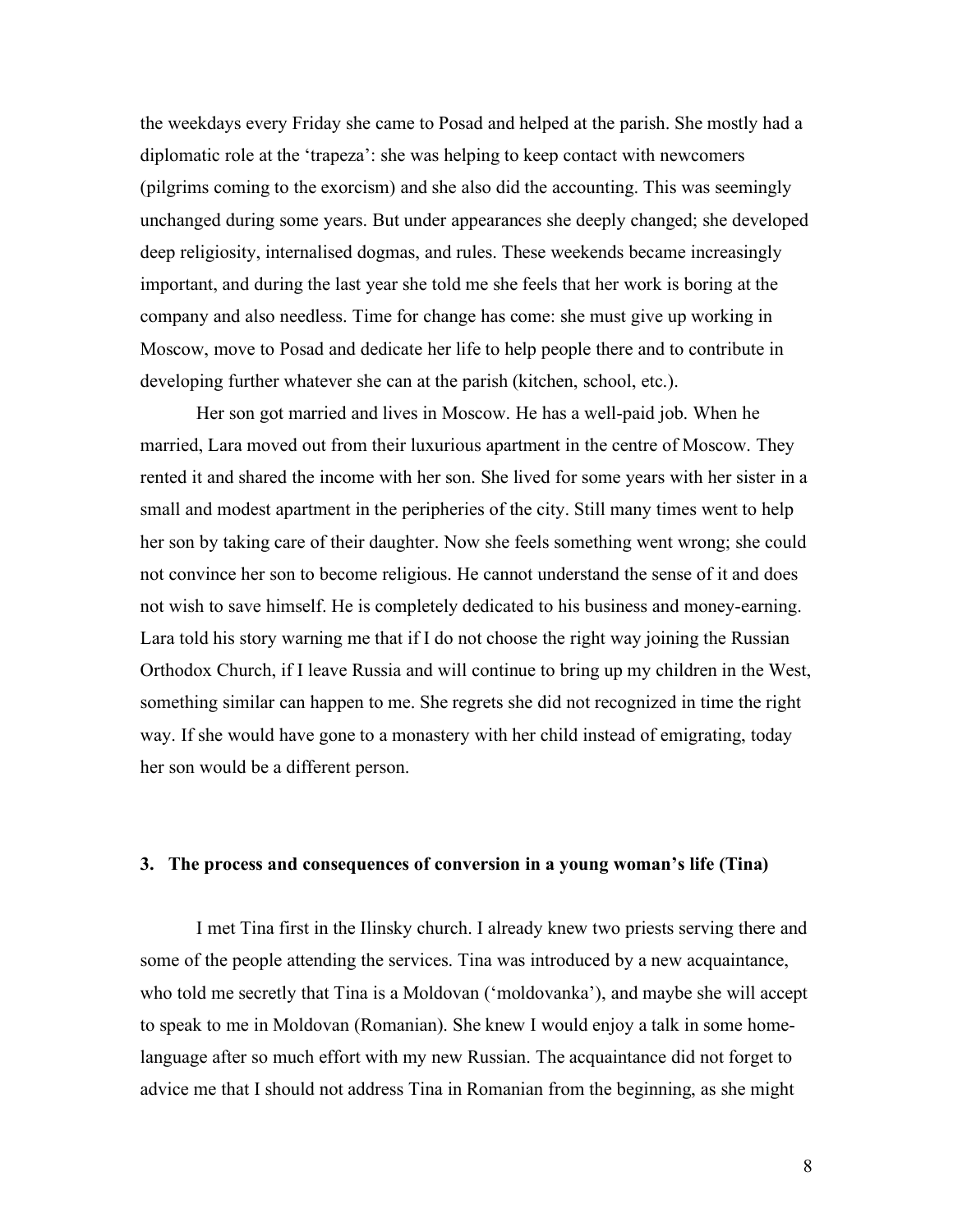prefer to keep her language skills in secret; she never speaks openly about her ethnic origin. The acquaintance also noted that Tina's Moldovan origin is recognisable once one listen attentive to her speech which is saturated with the sounds of her natal dialect of Moldovan. Keeping in mind her advice I waited for the end of the service when Tina will be liberated of her duties - she was singing in the church choir. When the service ended, she came to me end addressed me with a usual but official Romanian greeting ('Bună ziua!'). The language question was solved, at least for this first conversation.<sup>8</sup> She was very keen to meet me, and openly told me some basic information about herself and her family situation (she is 37, married with a local Russian man of 36). We talked for a while about church services and 'zapiski' and she shortly invited me home for lunch<sup>9</sup>. She was dressed in white blouse, abounding in decoration, had a long skirt, very similar to the usual dress code of local 'inchurched' Orthodox (votserkovlionnie). Her head was covered with a thin white scarf, closer to the style of Old Believers, but not unusual among the other women from the choir. She was both elegantly dressed and embedded in local culture. While talking her gestures were different from that of local Russians, reminding me more to that of some Romanians I met elsewhere.

After this first meeting we spoke many times in different settings: in the church or churchyard, in her home, in the school (where she works), in the graveyard during a ritual etc. We talked for two or three hours several times. She felt more confident and spoke openly when no member of her family (husband, mother-in-law) was present. During our long talks she disclosed to me some of the 'secrets of her past life' of which nobody among her local acquaintances was aware.

Tina was born in a family with a peasant background in rural Ukraine. Her parents made career as communists. The region where she originates is close to

<sup>&</sup>lt;sup>8</sup> We met many times after this. She mostly spoke Russian to me as she felt discomforting speaking in Romanian, when others are around.<br><sup>9</sup> It was pretty rare in the field, to get this kind of invitation at the first meeting but sometimes it happened.

Among those who invited me in this way I it was a Gagauz from Moldova, as I found out later. She knew some Romanian too, but we never spoke Romanian, she just inserted Romanian words in her speech sometimes. How important was ethnicity or region of origin in this place with local Russian majority but many immigrants I can illustrate also by the example of a half Hungarian, half Russian 'matushka' (wife of a priest) I met her almost in the end of September, in the last Sunday spent in Posad. She was very happy to speak Hungarian with me, to share the story of her life and troubles of her marriage, of bringing up four children, staying home as is usual there for the wife of a priest, being isolated from her cultural environment (she grew up and studied English in Budapest) etc. We developed a kind of friendship practically after leaving the field; she writes/calls regularly.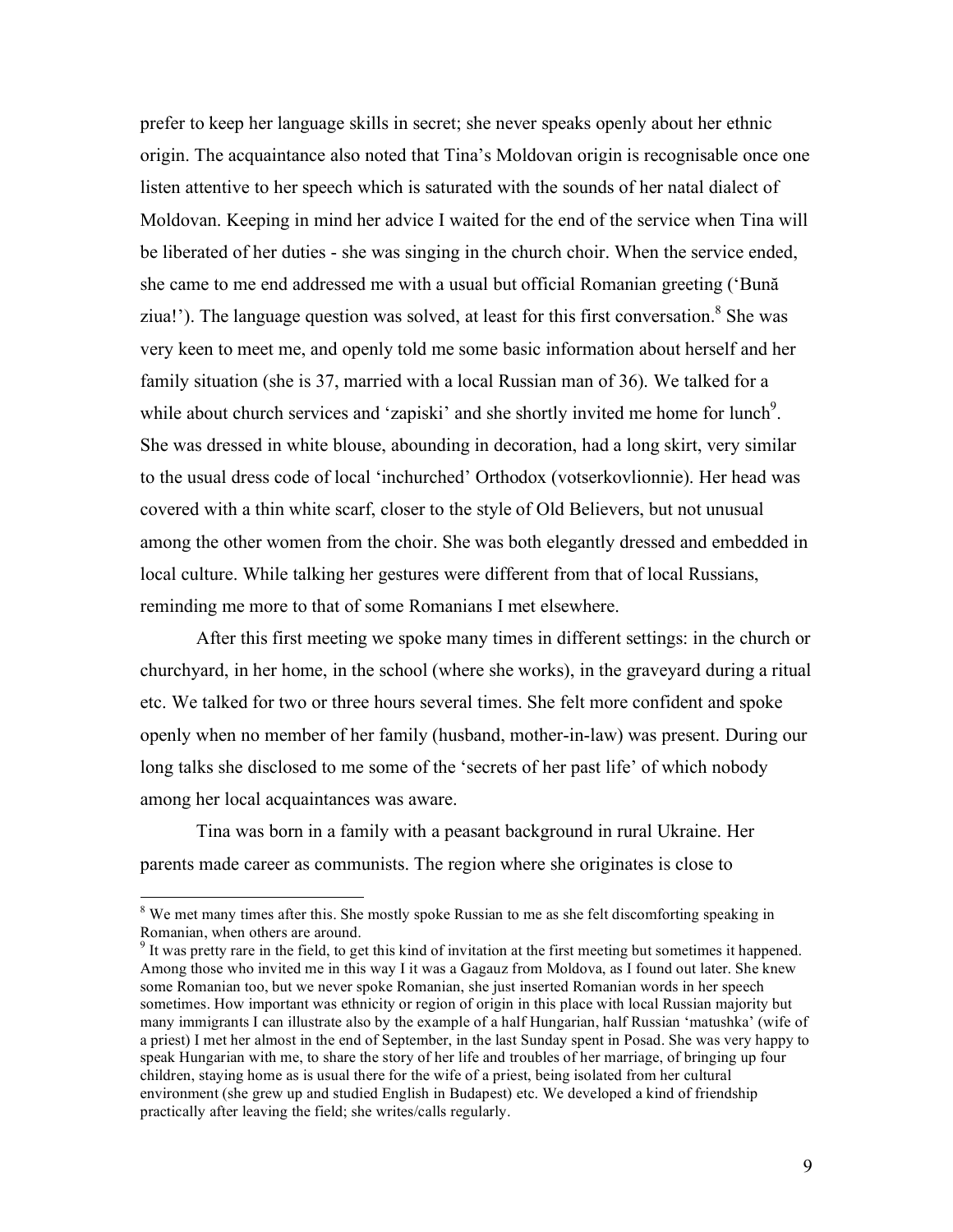'Kishiniov' (Chişinău) the capital city of today's Republic of Moldova. Tina studied in Kishiniov at the Faculty of Fine Arts during the late Soviet times. She finished her studies and specialised as a cultural manager. The Soviet Union collapsed while she was studying so she found herself in a different country. She started to work in a school but soon left her job and entered some business to earn more. She earned considerable amount of money and bought a flat but she lost it as quickly as she got it. By the time of her troubles in business (age  $22^{10}$ ) she also experienced a crisis of human relationships. She felt alienated from her family because of the physical distance but increasingly also in terms of culture as well. She went trough a process off acculturation like so many young persons living and studying for years in a very different environment. She was seeking support in friendships but these also came to a limit. It seemed to her that she lost friends as she was loosing money and material goods. In this time of crisis she experienced strange states of mind and soul.

She was possessed by demons, she told me. She felt that an alien force is controlling and driving her from inside. She committed bad deeds she never wanted to. Today she is using the language of possession when she talks about the past experience, but from her story I understood that she knew nothing about possession at that time. She was not preoccupied by the idea of demons and exorcism. She started to learn about the existence of them later. My understanding of the situation is that she seeking for help, and let herself led by those around her. She entered and accepted an explanation offered to her.

Now she says it was because she has not chosen the 'right way'. She baptised soon and changed her occupation. She moved together with a young divorced mother and her 10 year old son, and worked in the household, looked after of the little boy for three years.

In the continuation of her story the context (Rambo 1993) is very important: during the early years of the post-soviet period people were receptive to matters of religion. The topic of becoming religious and being baptised is often discussed. Many adults turn to the Orthodox Church in order to be baptized, yet others turn to different

<sup>&</sup>lt;sup>10</sup> In the Soviet Union and today in Russia high school is finished at the age of 17. University studies start and end earlier.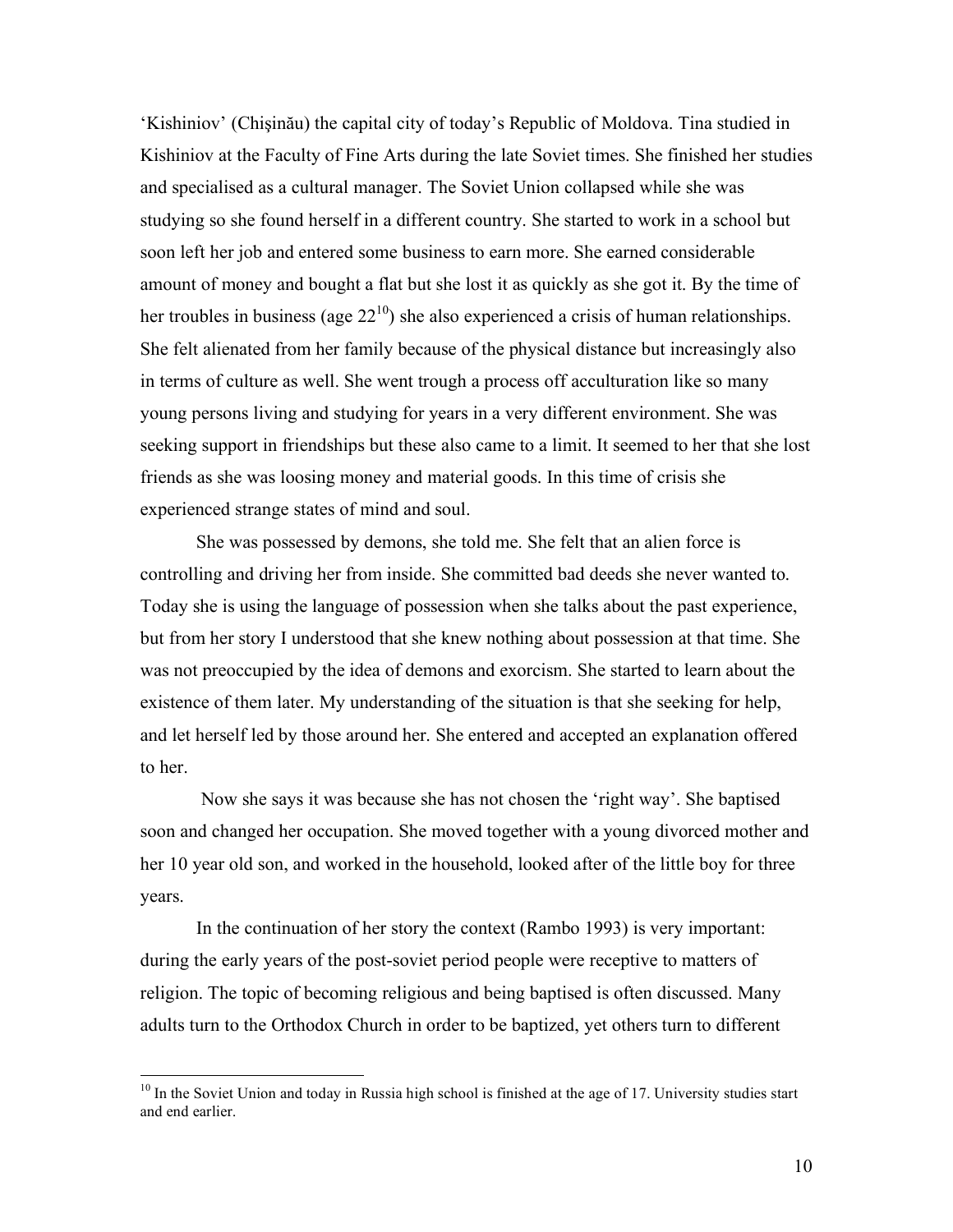neo-protestant denominations, as did several relatives of Tina in Ukraine. Those attending the church already gain knowledge and receive an alternative meaning for the suffering and torturing states not only the explanation of 'nerves'. In Tina's case the signs driving to the church appeared early but she had to pass through a long way of 'votserkovlenie' with questioning dogmas and advices, and doubting the results. She was converted to Orthodoxy and she attended the church (the Russian Orthodox Church) for many years. Her conversion was triggered by exorcism and it was a long process. She was guided back to rigid rules of religiosity many times not only by her spiritual father, but more intensely by her fear of demons and Devil.

I return now to her story. Recognising her trouble and serious suffering, a colleague told her she must be baptised<sup>11</sup>. A neighbouring 'babushka' took her soon to the church. She stepped first time in a church; until than she laughed at everybody who went to the church and crossed herself believing firmly that church is needed only by those escaped from the mental hospital. She was baptised, but it does not help her because she did not believe. She still attended church services; soon she developed a serious condition, it was visible that she suffers deeply. A woman that time approached her in the church and told her about a 'hieromonk' at a local monastery whom she can address for exorcising the demons from her body. She contacted the monk and he begun the exorcisms. For 40 days he lived only on bread and water and carried a sack with bricks during the church service as a sacrifice in order to save her soul. All this was needed in order to prepare the prayers for exorcism (Molitva lui Sfintu Vasile, 'which cannot be red by a common priest, only by those pure/without sins).

Tina told the story emphasizing the sacrifice and devotion of the monk contrasted by the indifference of her parents who never came to support her during that difficult period. She was completely alone during the exorcisms, which sharply contrasts with the usual practice.<sup>12</sup> Usually those who are suspected to be possessed are accompanied by

 $11$  During soviet times in many places it was possible to baptize children secretly at home, by calling the priest. Her father was a firm communist who did not allowed to baptize her.

 $12$  Not only in the Orthodox Churches, but in many cultures worldwide it is customary to accompany family members or friends at the exorcism and to support them morally but also physically. Tina suffered missing this kind of warm support, and believes she would have been less at the mercy of demons if she wouldn't be alone. The demonic attack at the exorcism resulted in distorted movements of her body she was controlled and directed by the demons. The presence and support of close ones would alleviate her condition.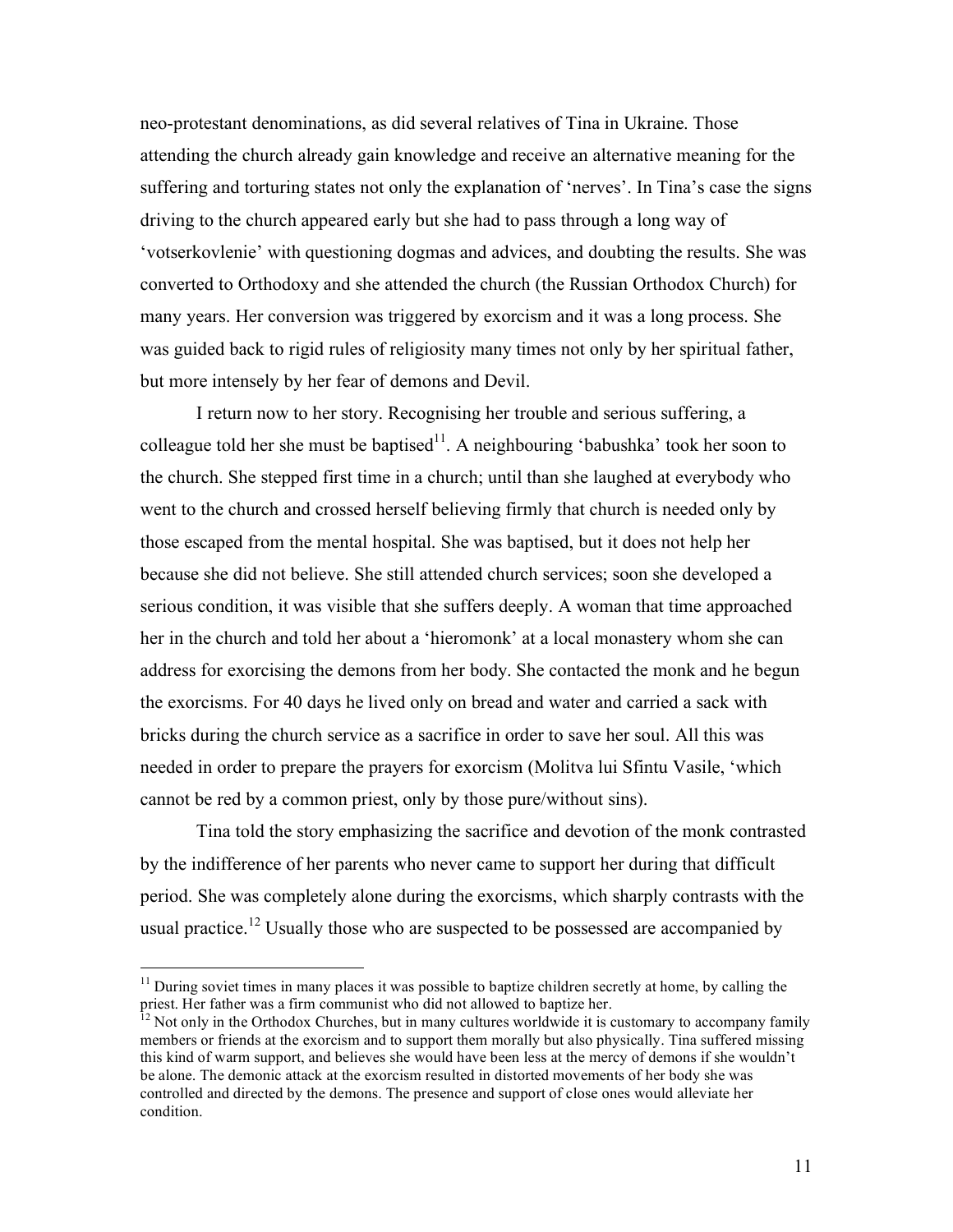family members (mostly women) to the exorcism. Maybe she would have some support if she would have been at home, but she lived for some years in a distant place where nobody came to visit her<sup>13</sup>. She suffered very much during exorcisms but she felt better already after the first prayers.<sup>14</sup> She closed her story by emphasizing that if this does not happen to her, she would never believe it was possible. "Without this experience I would never become an Orthodox believer. I never liked going to the church, I wasn't even interested in it."

There is no doubt in her soul about the effectiveness of exorcisms. On the contrary it was one of the deepest experiences of her life with serious consequences. She discovered the existence of dark realm of demons and started to learn how to defend herself and also tried to help others. During the exorcisms she developed a close relationship to the priest. She confessed to him, listened carefully to his advices and trusted him more than anybody else. She gave him a key role in her life as a 'duhovnik' (spiritual father). In the last 12 years she followed all the time his advices. Several major changes occurred in her life during this period.

She left illegally to Israel to work, lived there without passport and registration for 6 years. She worked in households, doing cleaning and baby sitting. She earned considerable amount of money (around 1500 dollars per month, a huge salary for a young girl from Moldova or Ukraine at that time). Although it was extremely important the priest's support in leaving the Republic of Moldova and also her home in Ukraine, once being abroad she lived 'not entirely Orthodox life'. She went to the beach to sunbath, attended concerts and the disco, spent a lot of money just for having fun. Than it seemed to her that this life will never end. She felt in a completely secure economic situation, and there were no reasons to worry. She had no plans for the future at all, no other perspectives than continuing this life style. She felt fine; after all she lived in Jerusalem,

<sup>&</sup>lt;sup>13</sup> Her parents never came to visit her in Posad. She travels once a year home with her husband who does not like the place, suffers because of hot summer, peasant household duties etc. Tina have not seen her mother for a period of four years until last summer. Her mother was working in Italy and she did not even attend their wedding which happened two years ago.<br><sup>14</sup> She still remembers the pressure in her chest; later she felt this pressure in churches and monasteries

visited during her pilgrimages. She related 'classical' reactions of possessed persons; the demons cannot suffer anything sacred, for ex. the sign of the cross or the sound of the church bells; the demons made her speak awful and to behave violently and in a wrong way, tempted her to commit suicide.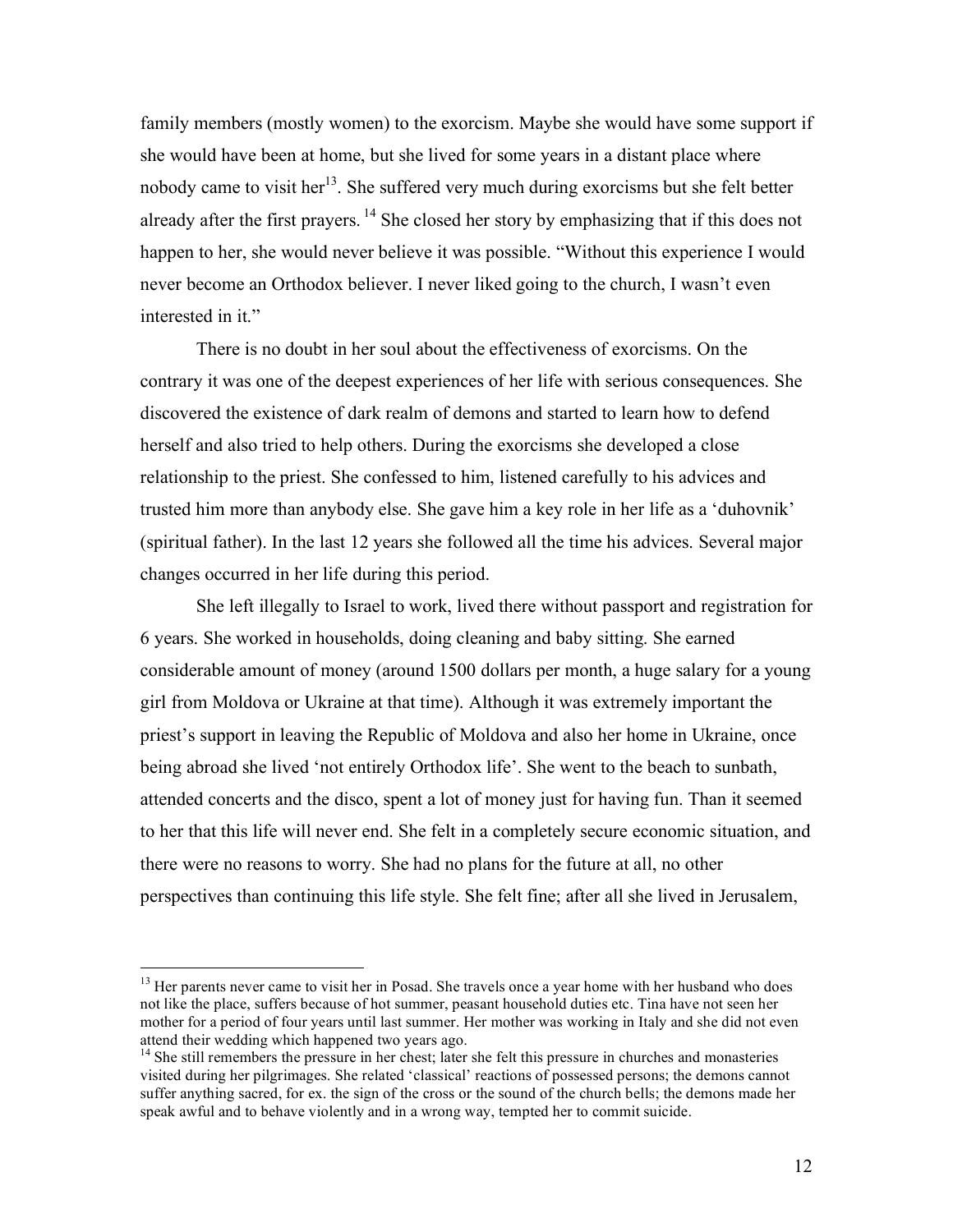at some meters from the holy grave of the Saviour. She felt like in the bosom of God ("ca în sînul lui Dumnezeu").

During her stay in Jerusalem she fell in love with a Jewish boy from Ukraine who came to visit Israel. He came frequently because he had no problems with getting a visa. They planned to marry and the young man promised to convert and be baptised to fulfill her wish to have a Christian husband: "to have at least the same religion" – if ethnicity remains different anyway. She returned to Ukraine, went to visit the Jewish family, to meet the parents. The mother was completely scandalized by their idea to marry and told her that she will never agree to let her son being baptized. Although the young man offered to her to live together without marrying, and to get married later when the spirits in his family calm down, she refused and dropped out from this relationship. She had to make a difficult decision as she loved him very much.

Christianity and the religious harmony of the couple was not the only matter for her to worry about. She discovered something odd and disturbing about the family. The father of his lover was a sorcerer the son had to inherit his knowledge at the age of 30. She knew about him that he reads books on magic before, but now she had the opportunity to observe how he is really engaged in magic. She saw him practicing. To be married to a sorcerer exceeded her imagination. She could not live in the proximity of demons after her experiences from Kishiniov.

If I reflect on her life history I see two concurring attractions: one for the secular life, worldly pleasures, money and freedom in action and thinking; the other for the spirituality/religion, moral purity, respecting the limits, and receptivity to the guidance of a trustable authority. She oscillated between these two temptations. All further major decisions in her life were blessed by the monk from Kishiniov. Sometimes she did not follow his advices, but it became definitely clear to her that only those initiatives were successful which had his blessing. I wish to illustrate her oscillations in recounting the process of her conversion, the pitfalls and signs of support as she recognised them.

I already mentioned she never thought about leaving Jerusalem. But one day the 'duhovnik' called her and told her, that the time came for returning to her country. Jerusalem became a dangerous place to live as bombings happened. The monk adviced to settle in Russia, in Moscow region, Sergiev Posad. She gathered the money, the monk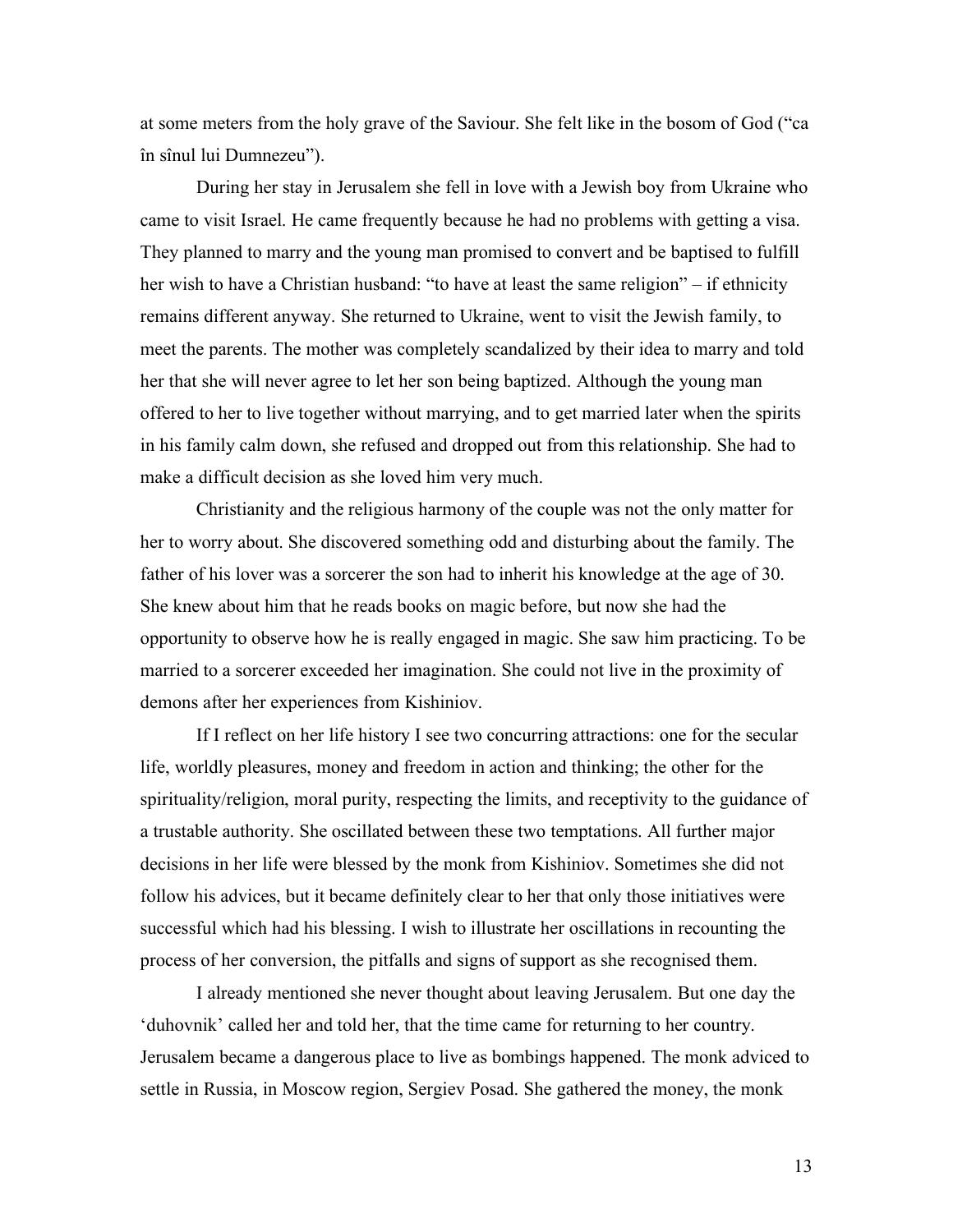told her, she can afford to live in Russia. Ukraine and Moldova are poor countries, in Russia it is a dynamic development. Her parents never behave in a supportive way to encourage or expect her to come home. She had no moral obligations in this respect.

Tina listened to this rationale, and travelled to Moscow with a 'chemodan' (suitcase). For six month was just adrift; combed the city for an apartment to buy but found none suitable for her money. Meanwhile she travelled throughout the country having two main occupations: pilgrimage and parties, the usual dichotomy of this period. She spent again very much money, believing that it is anyway not possible to buy a flat in Moscow. She refused the idea to go to live in Sergiev Posad. She remembers from this period that any time she went to a church, felt a smothery pressure in her chest, a very bad feeling, reminding her of her possession period. She understood that the demonic is around and active.

This idea urged her to turn back to the advices of the monk and finally she went to Posad. Once she was there the view of the Lavra (the monastery) enchanted her. The city's old districts with tiny wooden houses and gardens let her dream about recovering a lost paradise she left back home in Ukraine: the garden of her parents, the household with fresh vegetables and fruits. It was a sensation of arriving home. She also met a nun, , sister Olympia, her old friend from Jerusalem. She soon bought a house with the remains of the money she earned in Jerusalem. She took care of an old woman who had a house close to the Ilinsky church and began to attend church services.

She met her husband and got married. After the marriage the couple changed occupation. The husband previously dealt with catering in a church (food for the 'trapeza') which he abandoned. He decided to work in Moscow and started to study in Moscow at the Missionary Department of the Saint Tichon Institute. Tina first experimented with handcrafting fashionable ribbon bows for small girls to sell them. She managed to produce a big amount and earned good money, but the husband was not satisfied with this kind of work. He encouraged her to try something better and she got a good job in the local Orthodox Gymnasium as a cultural manager. She achieved a considerable career in the city in just a few years as when she arrived her Russian language skills were not very good and she had no local acquaintances. Although her marriage is not without problems, she feels content.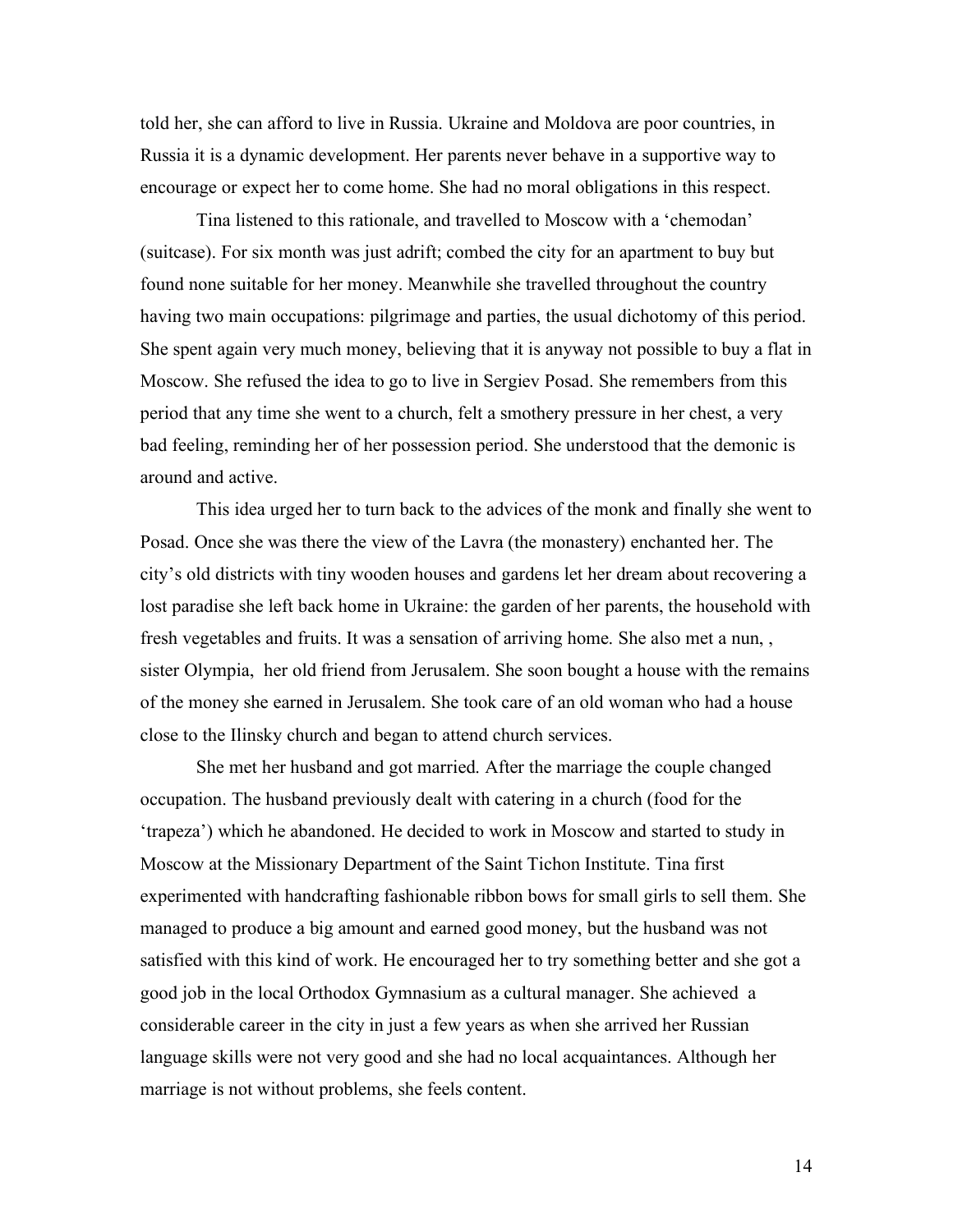She never feels homesick. Now they concentrate on having a steady life and want to buy a good car. They have a single serious worry: they got no children. She went trough all the possible medical examinations and several times went to pilgrimage with the wish of having children (to Matrona in Moscow, to Varnitsa etc.). They have a common 'duhovnik'. He is young priest (younger than they are) who served some years ago in the Ilinsky church. Although he is not there any more, they continue going to this church where they met each other, and where they have most of their aquintances.

Since a year ago Tina began singing in the church choir together with other women from the parish. None of them is a professional singer only the 'regent'. They sing during the weekends for free, for their own enjoyment. The church employs also three professional women who sing for low salaries during the weekdays . The choir is one of her main communities, the other being the school, her workplace. In the school she performs serious tasks as a religious person: she opens the day by praying together with the children and teachers in the 'hram' of the school (a big room designed as homechurch) every morning. She reads the prayers when no priest is present. She is accepted as an authority in religious matters perhaps not only because of her activity in the churchchoir and the years she spent in Jerusalem (this is not a secret but her life style). Her husband helps for long time in the altar and studies religion which perhaps increases her prestige also but nobody knows that he has difficulties in passing exams and all his papers are written by the wife during her free time in the school.

#### 4. **Discussion of cases in a comparative framework**

Some of the questions I seek to answer: Which are those problems that are interpreted first by non-professionals, later by professional discerners of evil ("expert in evil", Frankfurter 2006) as possession and cured by exorcism? How age, gender, health, family situation, social background, mobility and career influences conversion? What is the impact of economic and political changes on conversion? What kind of changes in life style and personality/self implies the participation at exorcisms and the process of 'votserkovlenie'? How these changes determine what comes later in the person's life?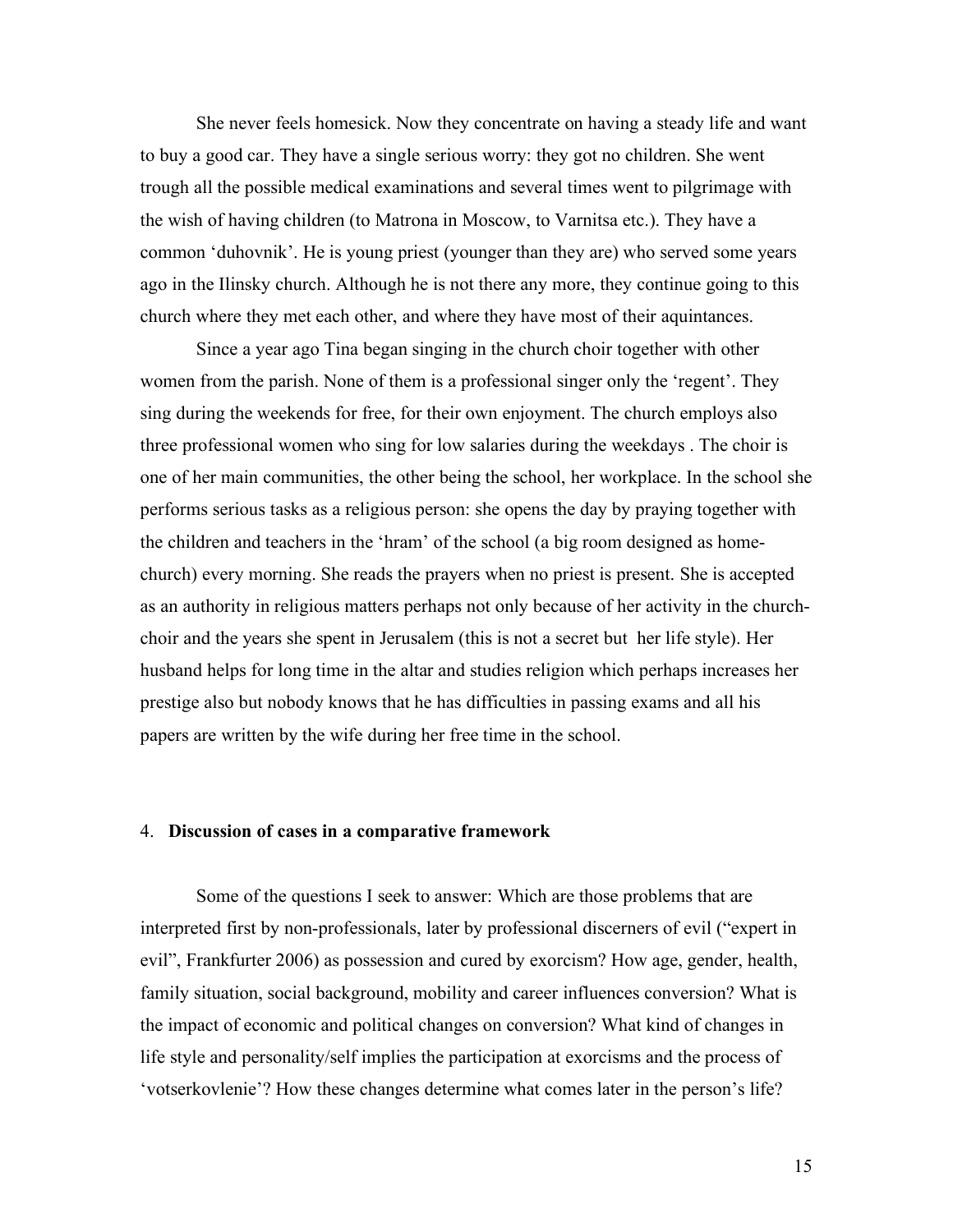How can we understand big changes in behaviour, clothing, work, social life, family life, the use of money? Are those converting building up a different self - or they are more continuous than it would be comfortable to accept? How they struggle with the shadows of the past or with present desires which hardly fit the expectations (and moral rules) of Orthodox Christianity?

It is relatively safe to state that Lara and Tina would have another life history if the Soviet Union would not collapse. They perhaps would have had less opportunity for mobility and they were probably less exposed to and influenced by religion. Considering their earlier attitude toward church and religion we can imagine they would have never converted. They experienced the 'temptations' of the new period and as both of them were well educated during the Soviet regime they could experiment with the new possibilities. Religiosity achieved a new status and the ROC gained new opportunities in the transformed political and economical context. but this context did not have as an outcome the religious conversion of all Russian (or post-soviet) citizens. Personal social background, life stage, problems, worries, and the present social environment have not less importance than these macro factors.

The family members, friends, acquaintances, religious specialists or simple believers they meet are also important. It is not accidental that Lara did not convert before leaving the country, and understandable that she converted on her return home. One can also reflect on the complexity of this process: religiosity with the offered interpretation of problems (both personal and global) and her unhappiness and sickness (in the West) mutually influenced each other.

The role of 'advocates' in the process of conversion is considerable. In the case of both women we can observe the need for a guiding authority. For Lara this is father Herman, in the case of Tina the monk from Kishiniov. The influential, charismatic exorcists gained the status of 'duhovnik' (spiritual father) in their life, determining their decisions on a longer term. It seems that there is a difference in accepting these authorities: Lara is made happy by the closeness of the 'duhovnik', she finds satisfaction in helping with different services, sacrificing her time and also donating money, financing different initiatives. There is an expression of doubt and personal will in the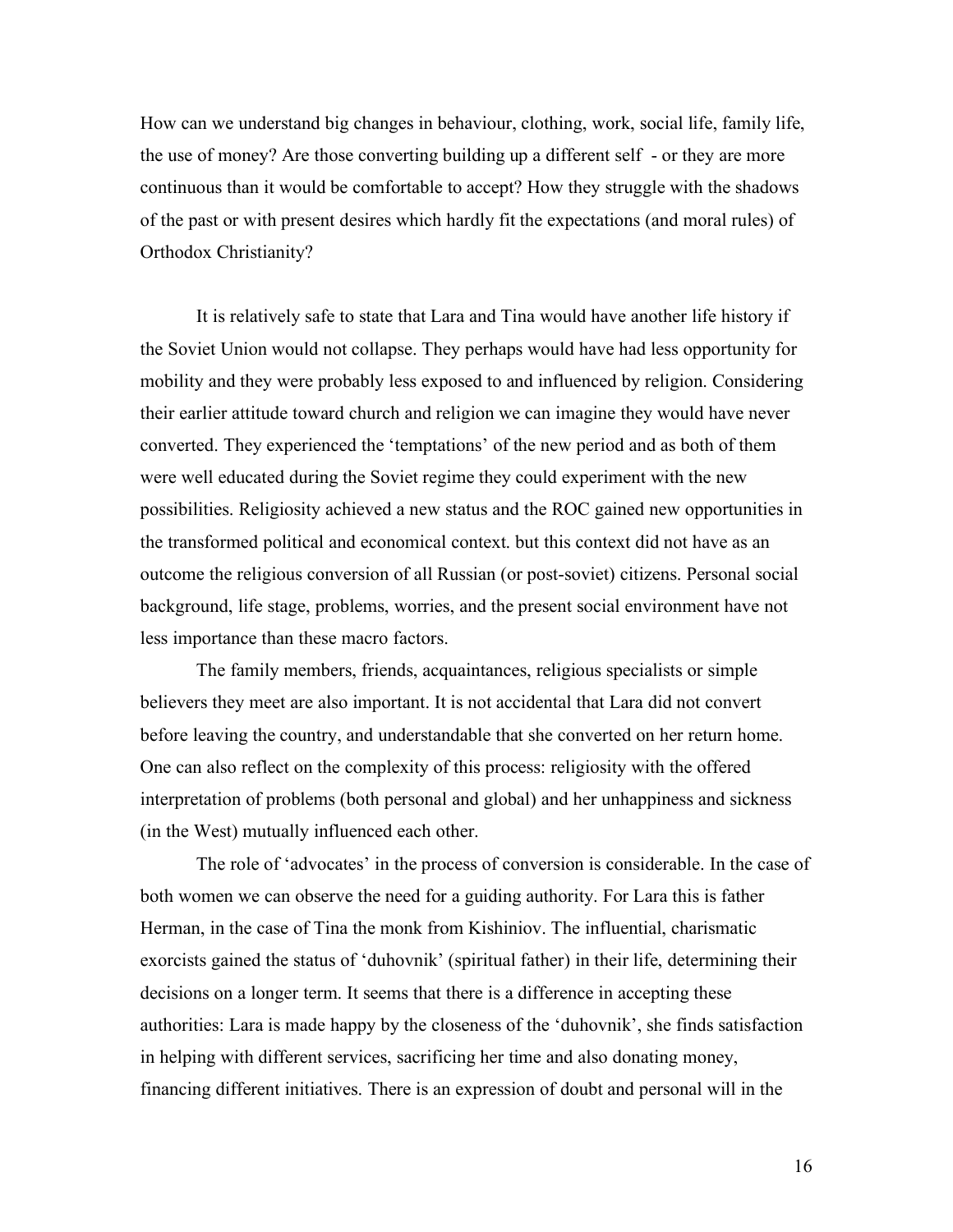case of Tina, who finally seems to capitulate in front of the advices of the monk out of fear of being repossessed.

Here the age of the women seems essential. Lara is already 55, with grown up son and a granddaughter, she has a life full of events and realizations. As old age approaches, she experiences the psychological need to reflect on her life, on the morality of her choices and decisions. She perhaps already had doubts about her divorce and the relationship with a married man before, these are perceived as problematic enough even in a secular soviet or western culture. But this doubts intensified in the context of sermons end conversations with father Herman and different believers from his parish. She became preoccupied by her afterlife and the coming judgement. This triggered reflection on morality and she stepped on the way of repentance; changed her life wishing to purify herself by prayers and sacrifices (work, moral support and help of the sick, donation etc.). One cannot ignore her vision which she had in Switzerland before her return, but probably her receptivity to visions and related experiences, and her wish to engage in conversations about them increased after her return, during the years when she spent her weekends in the highly religious environment surrounding father Herman.

Visions in general, and visions with father Herman as a hero abound in his proximity, as well as miraculous healings on her exorcisms or those worked by the relics of Saint Sergey. Lara becomes more and more involved in this community. She is engaged in solving the different needs of the parish, school and 'trapeza', this environment becomes her second home. Actually she spends much more time here, than with her family, but she does it believing that she is helping even more, because she is in the right place and prays for them.

In comparison, Tina was still a young girl when she encountered religion. In consequence, her marriage, job, friendships, group adherence are all influenced by religiosity. The experience of exorcism and the interiorised concept of possession is determining in her case. In the following time she always deciphers carefully the possible signs of the demonic presence and keeps a distance from everything dangerous in this sense. It is revealing how strictly she follows rules of Orthodox fasts. She admits that this is far from being a pleasure for her (for example she loves eating meat), but she rigorously keeps fasting because she is scared of demons, which could take advantage if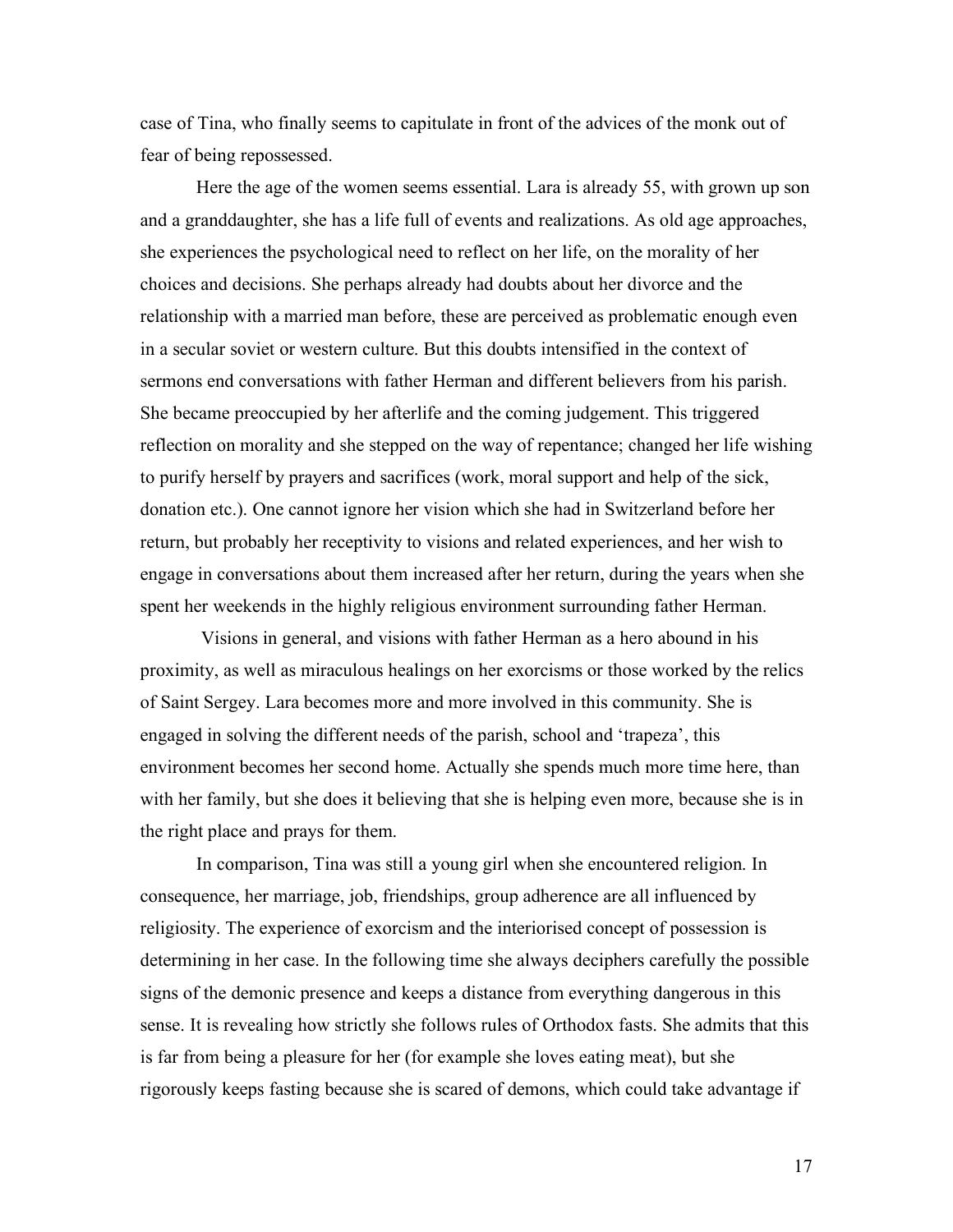she fails to follow the rules. Fasting never has been so important in Lara's life, although she is fasting as well in the last years. It is more remarkable how Lara could leave all the luxury of her life; earlier she used to wear beautiful and expensive clothes and fine luxurious jewellery. She dropped those jewelleries forever once she experienced the hardship of her country on her returning in the nineties, she explained to me. But she used to wear her usual elegant clothes until recently and she used to colour her hear. Her friends recall how she looked like; she was a beautiful, elegant lady. Now all this is gone: she is going white naturally and dresses extremely simple similar to the older babushki in the church. This dramatic transformation is hard to understand for her son, who is complaining about changes in her appearance, but also about her moving to Posad.

Demonic is regarded as residing either inside the human being either in the environment (causing temptation). Those who do not experience possession should mainly mind of the means of communication with people and the surrounding world. The simplest mean to avoid demons is to severe or limit communication: speaking, touching are just the main areas need to be restricted but one should also be careful with what kind of persons gets into contact. Fasting is the other main way to avoid the demonic and the impure. Consumption in general has to be restricted, modesty has to be maintained. Ideas about foreign food only synthesise the fears regarding human relationships (dangerous foreigners) and not proper food.

There is an entire arsenal against demons, the possibilities helping believers to purify themselves and maintain purity by confessing, communion, bathing in holy springs, pilgrimages to holy places, prayers, the sacrament of anointing with holy oil, the sprinkling and blessing with holy water etc. Active believers like Tina keep going every weekend to the services on Saturday evening and Sunday morning (which ritually constitute one unit). Tina chose to confess to a different priest in a different church but she regularly takes the communion. Confession and communion is regarded as a cyclical ritual cleaning of the soul and body. Pilgrimages and bathing in sacred spring, or the almost daily use of holy water taken from a sacred spring or from the church in the  $19<sup>th</sup>$ of January (Epiphany/'Kreschenie') serves similar purpose and has curing effects as it drives out the demons lying at the base of the sickness.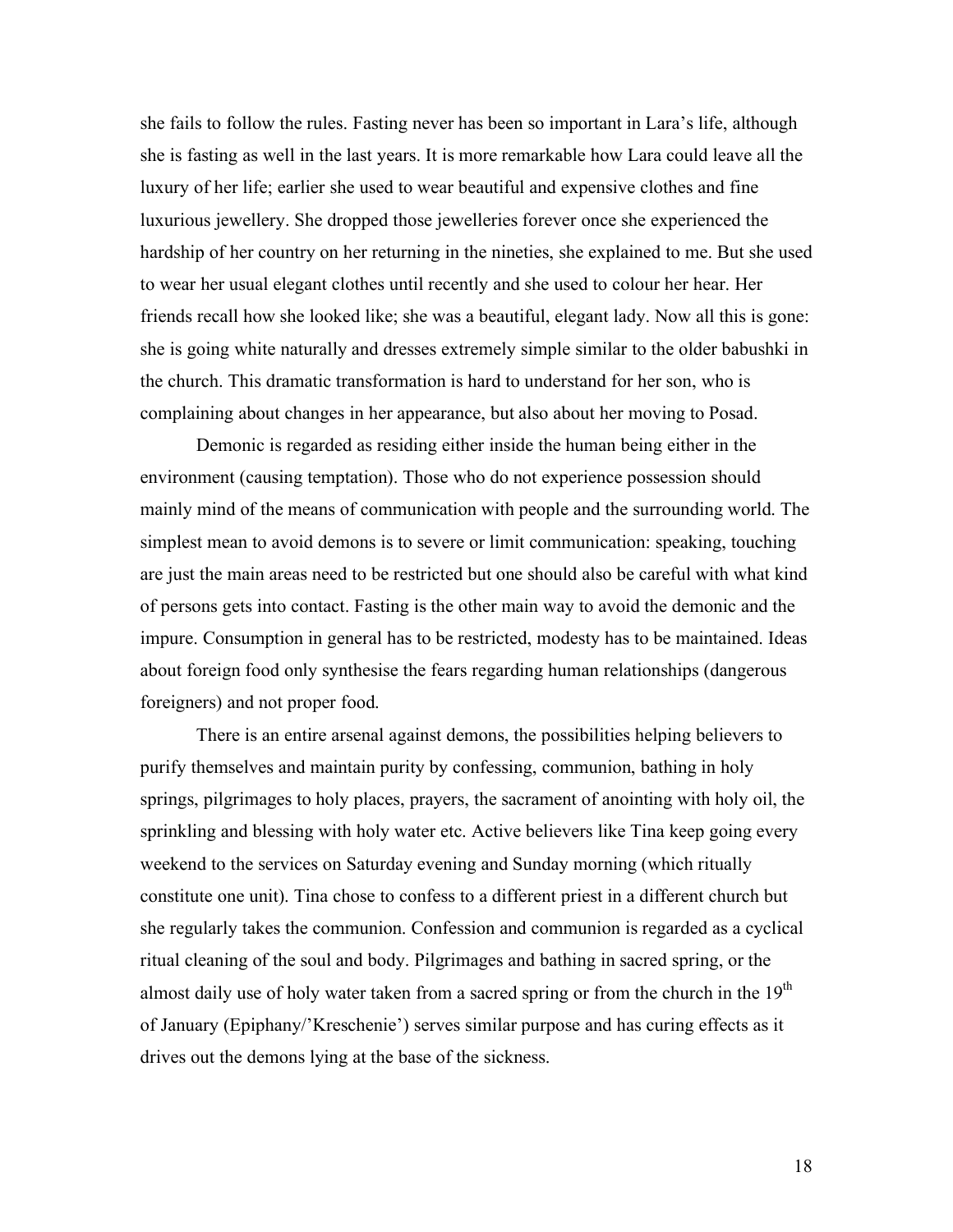I see in the search for a 'balancing purity' one of the basic motives for religious conversion. Lara and Tina are coming from simple rural families. They experienced not only different environments, but also a deep change in society. Both experienced large degree of freedom during a certain period of life. It seems the constant changes and also the limitless freedom damaged more than helped them in making sense of their life. Both experienced deep crisis in consequence. Their turn to religion looks like a quest for a "refuge from constant change" (Rambo 1993). We might regard them as "protean personalities", or as "people vulnerable to charismatic leaders" (Rambo 1993). Probably, this is part of the truth, but knowing them with their sorrows and happiness, reflecting on their life I must recognize they made decisions which were not simple to make.

I would like to reflect finally on the ambivalence of wealth and sexual freedom which seems to be of larger importance and also the main similarity between the two cases. Both women experienced a crisis related in setting up some new business and accumulating for the first time in their life considerable wealth. This new preoccupation with wealth changed their social environment and forced them to reconsider all human relationships ranging from friendship to marriage. These changes resulted in health disturbances too, which later were labelled as of demonic origin. Money thus brought the demons/Devil close or inside these people. It is also telling that both women arrived via Moscow to Sergiev Posad. Mainly because the monastery and the relics of Saint Sergey, Posad is regarded as a holy place. Local folklore says that snakes (or even the lizards) are missing in a 50-75 km surroundings because of the holy bells of the Lavra. In contrast to Sergiev Posad, and to some degree even to the countryside in general, Moscow is regarded as ambivalent or even polluted, partly because it is huge and uncontrollable, but also because of the presence of the many foreigners, and the great number of businessmen. It shares common traits with the West. Moscow even has his own capitalist hell, which from an insider point of view may be regarded as paradise: the Rubliovka district. Not exclusively the religious people talk about how one encounters there all the horrors of irrational consumption of the 'New Russians'. It is widely publicised in the TV and discussed in everyday life by the locals, recounting scandalising details, like the golden WC inside one of the villas.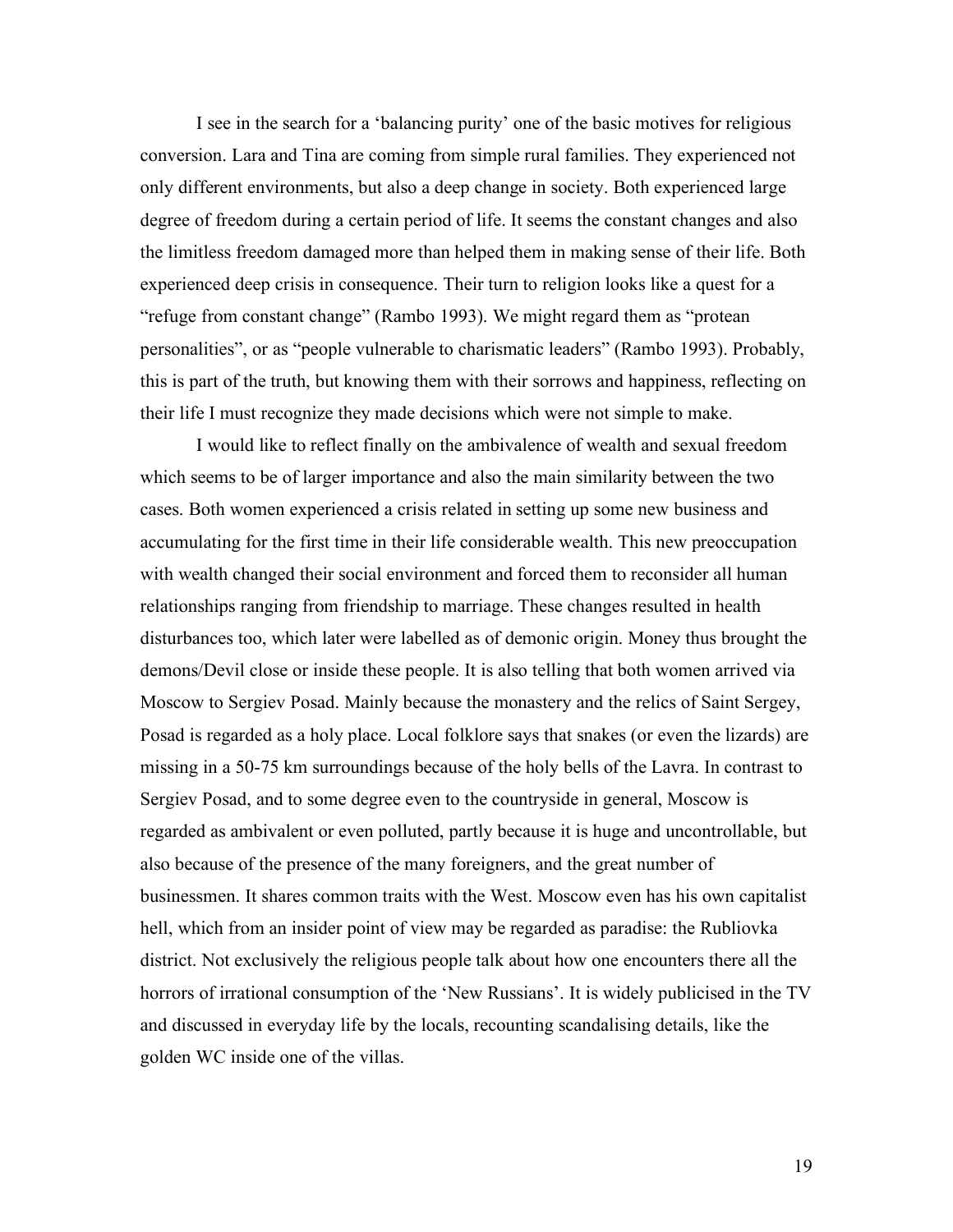The moral ambivalence of extramarital sexual relationships is also a common feature of the two stories. The sexual freedom experienced in the distant capital city Kishiniov or later in Jerusalem is certainly different from what one can expect in a remote village, and very much differs also from Orthodox Christian ideals. Nowadays is commonsense in Russia that serious Orthodox believers do not have sexual relationships before they get married. Extramarital relationships are excluded. Virginity of both of the parties is absolutely expected in a marriage of a priest – although it is not controlled by other means than confession, and exceptions like priest marrying divorced mother with children also happened. Chastity is regarded as something holy, similar to the life of the monks and nuns, and of course to the ideal of saints. Some priests are believed to live in chastity with their wife and this is seemingly added to their charisma. Young girls from the city reported a high rate of chaste relationships with boyfriends, waiting for the marriage. One could interpret this as a consequence of local density of actively religious persons and religious specialists and also attribute to the change in morals due to the influence of the Orthodox Church in the last decades.

Reflecting on the stories of the two women I would like to argue, that their case of possession was somehow constructed or later reconstructed in contact to experts of evil and the supportive believers surrounding them. Lara never believed she is possessed, but she do believes, that she was healed by father Herman's exorcist prayers. Consequently she admits that her health problems were caused by demons. Tina, as I already mentioned, had no knowledge on demons and no religious interpretation of her problems. Getting in contact with believers who were aware of the possibility of possession she was guided to the church, and once being inside the interpretation and the cure naturally followed. In line with conclusions of several reviews of conversion studies I would like to mention, that in the presented cases we can mention considerable religious change and active preoccupation with religion in the present. But it would be exaggerated to expect, that no further changes can occur during their lifetime.